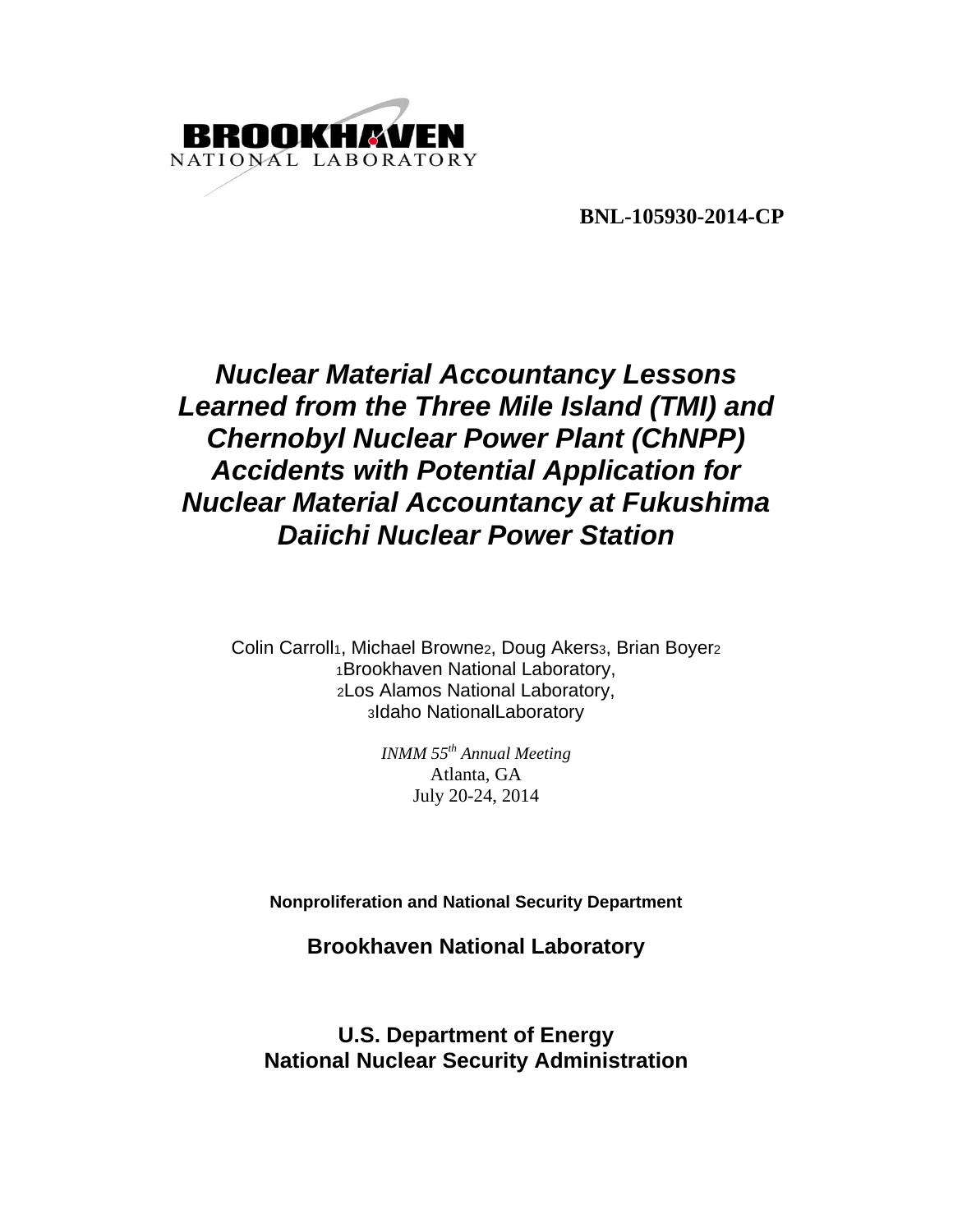Notice: This manuscript has been authored by employees of Brookhaven Science Associates, LLC under Contract No. DE-AC02-98CH10886 with the U.S. Department of Energy. The publisher by accepting the manuscript for publication acknowledges that the United States Government retains a non-exclusive, paid-up, irrevocable, world-wide license to publish or reproduce the published form of this manuscript, or allow others to do so, for United States Government purposes.

This preprint is intended for publication in a journal or proceedings. Since changes may be made before publication, it may not be cited or reproduced without the author's permission.

# **DISCLAIMER**

This report was prepared as an account of work sponsored by an agency of the United States Government. Neither the United States Government nor any agency thereof, nor any of their employees, nor any of their contractors, subcontractors, or their employees, makes any warranty, express or implied, or assumes any legal liability or responsibility for the accuracy, completeness, or any third party's use or the results of such use of any information, apparatus, product, or process disclosed, or represents that its use would not infringe privately owned rights. Reference herein to any specific commercial product, process, or service by trade name, trademark, manufacturer, or otherwise, does not necessarily constitute or imply its endorsement, recommendation, or favoring by the United States Government or any agency thereof or its contractors or subcontractors. The views and opinions of authors expressed herein do not necessarily state or reflect those of the United States Government or any agency thereof*.*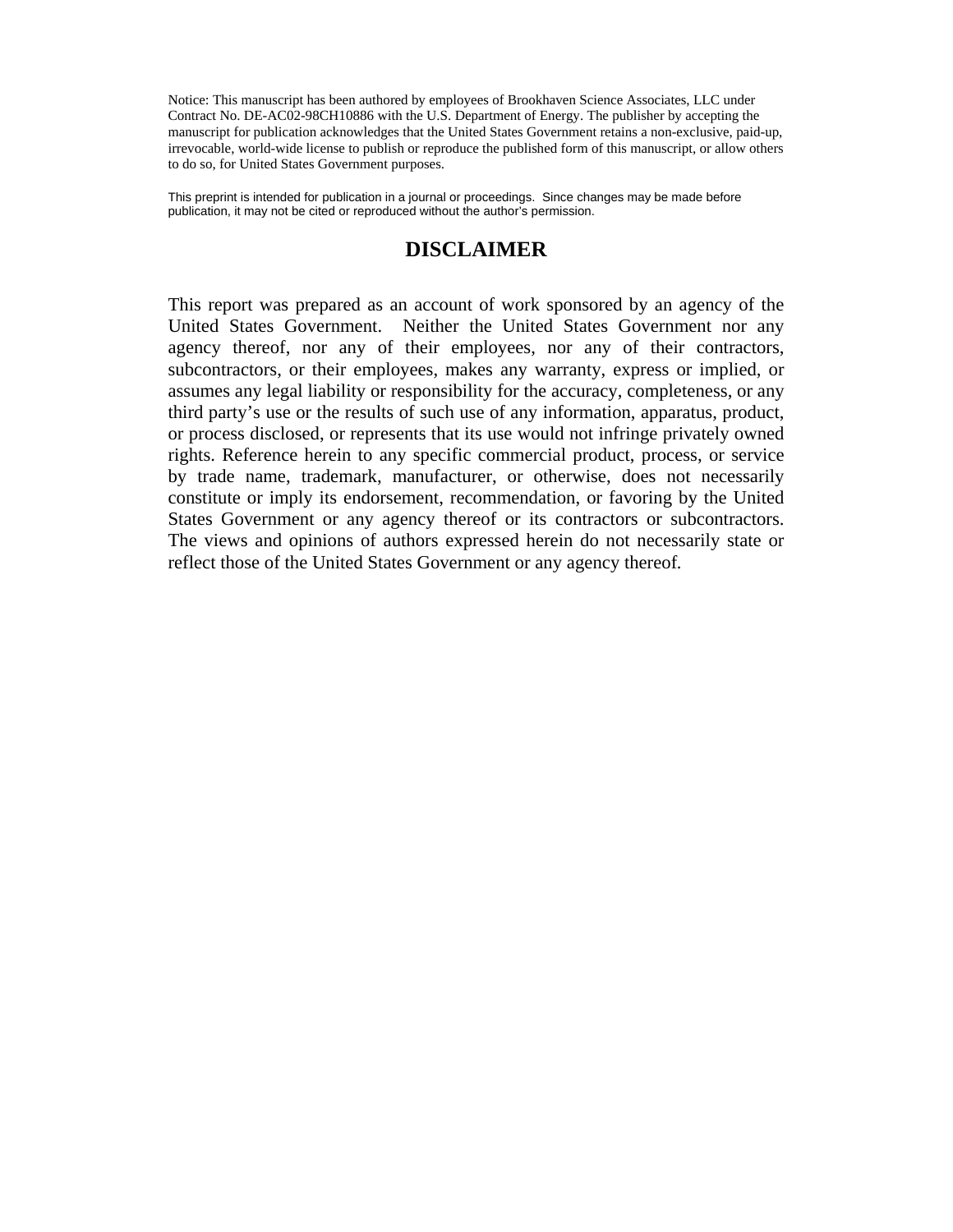# **Nuclear Material Accountancy Lessons Learned from the Three Mile Island (TMI) and Chernobyl Nuclear Power Plant (ChNPP) Accidents with Potential Application for Nuclear Material Accountancy at Fukushima Daiichi Nuclear Power Station**

Colin Carroll<sup>1</sup>, Michael Browne<sup>2</sup>, Doug Akers<sup>3</sup>, Brian Boyer<sup>2</sup> <sup>1</sup>Brookhaven National Laboratory, <sup>2</sup>Los Alamos National Laboratory, <sup>3</sup>Idaho National Laboratory

#### **Abstract**

The Great East Japan Earthquake and Tsunami in 2011 led to the accident at the Fukushima Daiichi Nuclear Power Plant (1F) and subsequent meltdown of the reactor cores of Units 1, 2, and 3. The Japanese project on material accountancy technology development for fuel debris of Units 1-3 of 1F has been implemented under the roadmap, "Mid-and-long-Term Roadmap towards the Decommissioning of Fukushima Daiichi Nuclear Power Units 1-4" with recovery of the fuel debris starting in 2020. Japan Atomic Energy Agency (JAEA) and United States Department of Energy / National Nuclear Security Administration (DOE/NNSA) have agreed to collaborate to investigate past experience on material control at TMI-2 and ChNPP. This paper describes the material accountancy processes employed on the damaged TMI and ChNPP nuclear materials. This paper also explores how the material forms retrieved from these accidents could be placed under International Atomic Energy Agency (IAEA) safeguards, and identifies material characteristics that may be encountered at Fukushima Daiichi that would impede the application of safeguards.

#### **Study Methodology**

The Chernobyl Nuclear Power Plant (ChNPP) portion of this study is based on firsthand experience of U.S. laboratory experts, IAEA staff, and Chernobyl safeguards experts who evaluated new safeguards approaches that could be used at ChNPP, and literature searches of studies and reports written in the aftermath of the Chernobyl accident. The U.S. team worked directly with experts from Ukraine to devise measurement systems that could be used by Ukraine to make declarations to meet their obligations under their Comprehensive Safeguards Agreement (CSA) with the IAEA, and with experts from the IAEA to devise containment and surveillance systems that could be installed at ChNPP to confirm that all nuclear material remained in peaceful uses.<sup>1,2,3</sup>

The Three Mile Island (TMI) Unit 2 (TMI-2) portion of this study is also based on the first-hand experiences of the technical experts who were responsible for the removal and accountancy of nuclear material from the damaged TMI-2 reactor. While not under international safeguards obligations, U.S. domestic law required a nuclear material accountancy approach for the damaged TMI-2 fuel. This approach centered on the comparison of the calculated special nuclear material (SNM) in the core in TMI-2 at the time of the accident, to estimates of the small amount of SNM left in the core after recovery operations were completed, and measurements on the shipped materials themselves.

Background information about both the ChNPP and TMI-2 accidents is not included in this paper. This paper focuses instead on specific activities related to Nuclear Material Accountancy (NMA) after the ChNPP and TMI-2 accidents. In some instances, it may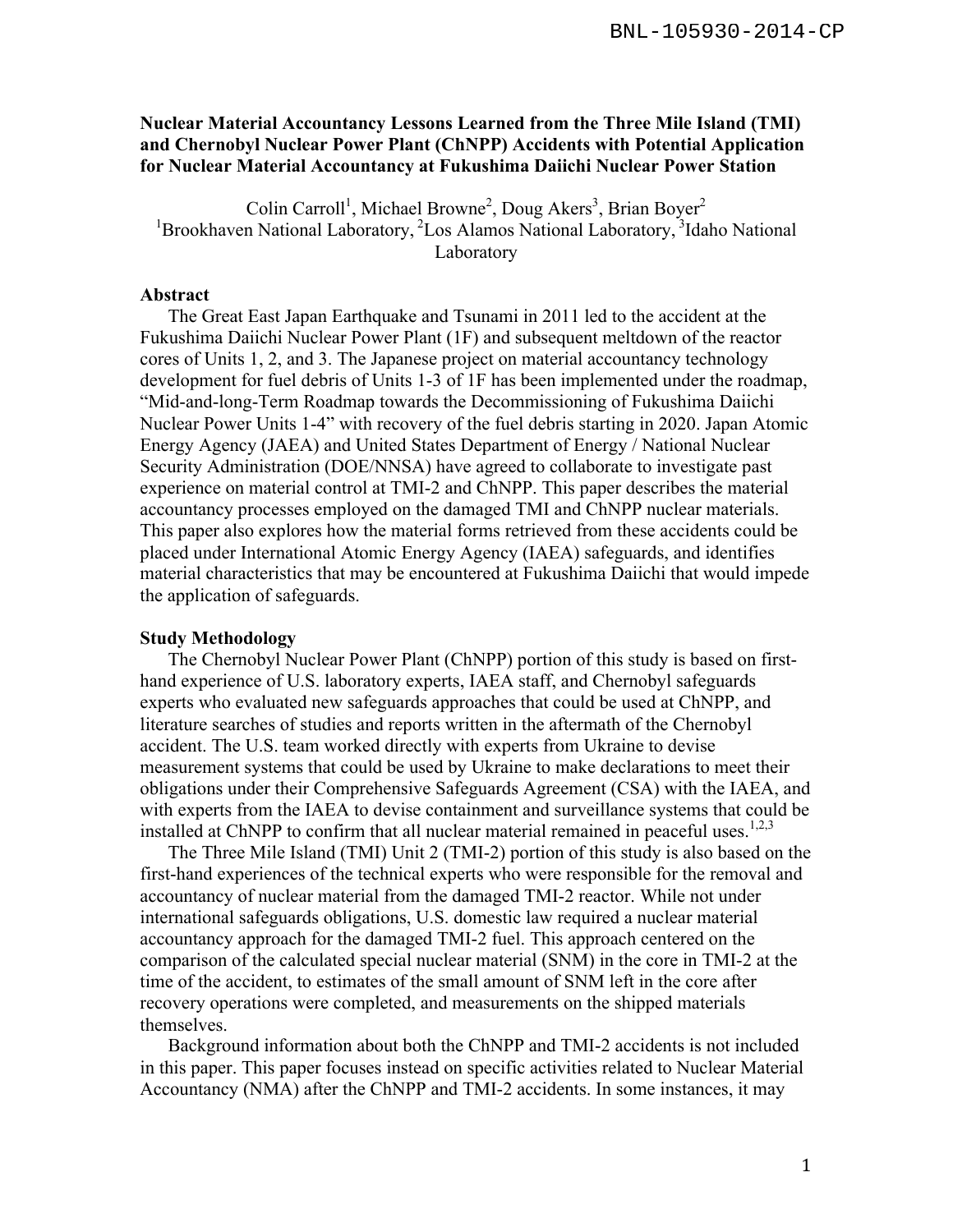not have been possible or cost-effective to perform NMA activities to provide verification of nuclear material amounts and locations to desired levels of certainty, specifically at ChNPP. Furthermore, some of the NMA practices may not have practical bearing on the Fukushima situation. These practices are examples of process development and capture a comprehensive list of possibilities that may be applicable to Fukushima.

## **ChNPP**

At the time of the ChNPP accident (1986), Ukraine was still part of the Soviet Union. As such, the nuclear material after the accident was subject to domestic accountancy requirements, but not international safeguards criteria. After Ukraine gained its independence in 1991, and ratified the Non-Proliferation Treaty (NPT) in 1994, nuclear material became subject to IAEA verification. This effectively created two distinct periods of post-accident nuclear material management at ChNPP; pre-IAEA material accountancy, and IAEA safeguards. While there are significant technical differences between the accidents at ChNPP and Fukushima Daiichi (1F), there are potential lessons learned with respect to the material accountancy methodology under IAEA safeguards for a facility that can be described as "destroyed by beyond design basis accident," as well as the practical implementation of safeguards measures under severe accident conditions.

After the accident, ChNPP personnel began activities to determine the status of the damaged core.<sup>3,4</sup> These initial efforts were focused on ascertaining the radiological conditions around unit 4 as well as the status and location of nuclear material. The importance of the latter was primarily to examine if there were criticality issues wherever the fuel was located. In effect, these activities became the first material accountancy estimates after the accident.

These post-accident efforts started with simple visual observations and developed into later empirical measurements of heat production and isotopic surveys. The visual examinations focused on categorizing Fuel Containing Masses (FCM) by appearance and location. Initially, the visual surveys resulted in 3 broad FCM categories:

- 1. UO<sub>2</sub> fuel pellets or partial assemblies (fuel fragments)
- 2. Dispersed dust and aerosol
- 3. Melted Lava-Like FCM (LLFCM)

In addition to identifying the category and location, observers attempted to quantify the mass of nuclear material through volumetric estimation. There were several potential sources of error associated with this approach; consistency of the observer, recollected knowledge of the volume containing the FCMs, debris covering FCM, and density variations of the FCMs just to name a few (Figure 1). Regardless, the observations provided the opportunity to begin classifying the nuclear material for both immediate safety analysis, but also for later assessment to confirm presence and any material changes that were occurring.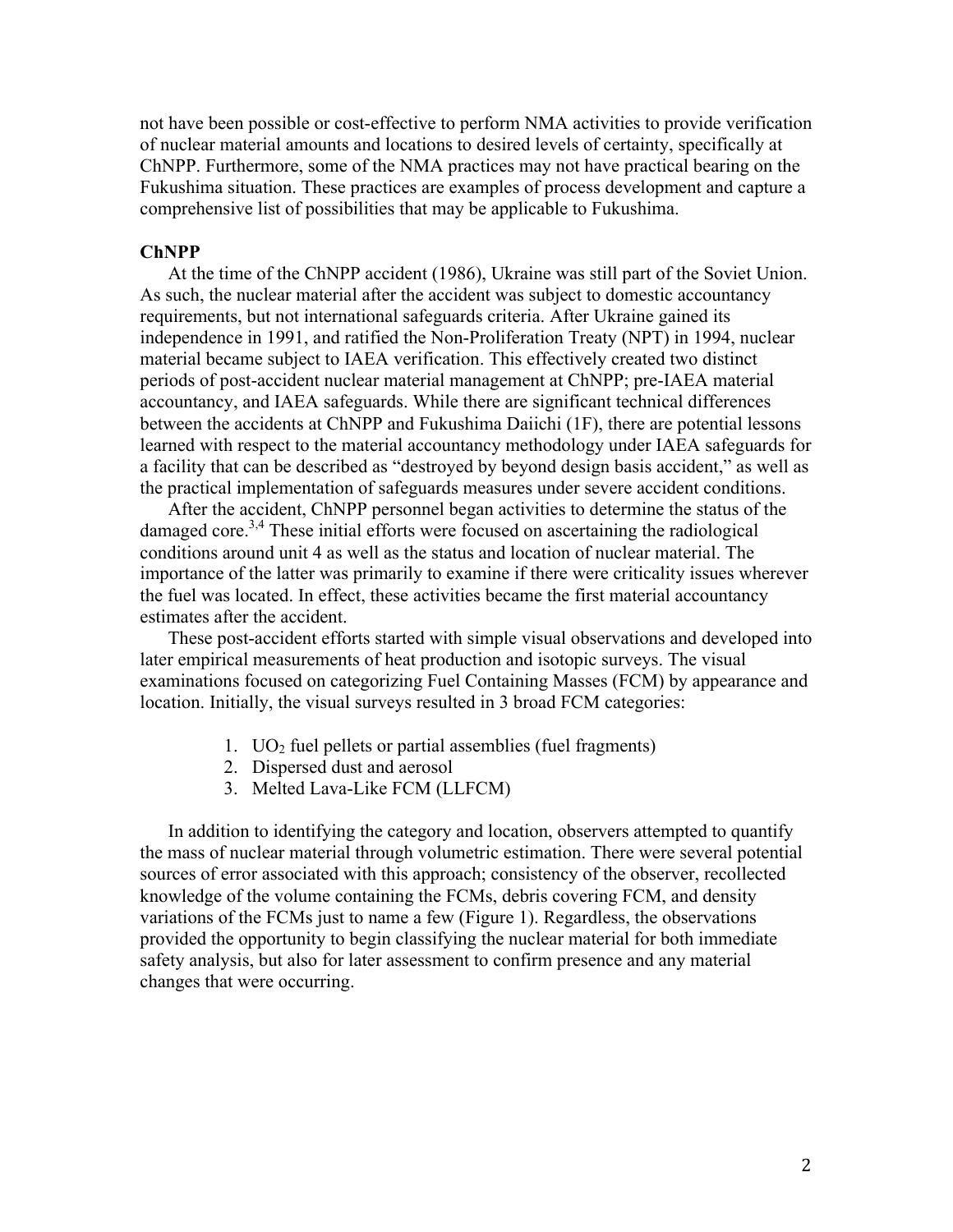

*Figure 1. ChNPP personnel perform visual examinations in damaged areas of Unit 4 reactor to estimate FCM locations. Photo Credit: Chernobyl Center*

After visual inspections were completed, a series of heat measurements were taken from 1986-1989. These measurements attempted to use heat probes to measure thermal fluxes as physically close as possible to the visually confirmed FCM. The time correlated heat flux data was compared against calculated heat generation capability of the nuclear fuel. Ultimately, there were several factors that limited the usefulness of this approach; 1) Radiological conditions in various parts of unit 4 prevented measurements that could isolate individual FCM accumulations. 2) Heat output from the nuclear material was eventually determined to be significantly less than heat output of equipment used during recovery operations. 3) Convective heat exchange between unit 4 and the remainder of the ChNPP units gave rise to a thermal background approximately equal to the calculated heat output of the unit 4 core. Some analysts<sup>5</sup> contend that this approach may still be viable if specific conditions can be met. These conditions include better and more uniform distribution of thermal sensors, complete control over any other heat-generating equipment, and more accurate information about the isotopic composition of the damaged core. To date, no further work has been done to estimate nuclear material mass at ChNPP via thermal methods.

A third method for evaluating material masses within unit 4 and ChNPP involved measuring the <sup>137</sup>Cs activity around the ChNPP site and FCM accumulations, and then comparing these values with the total calculated  $137Cs$  loading, and an experimentally determined <sup>137</sup>Cs retention in the damaged fuel. This approach only takes into account fuel that was destroyed and converted into a dust/aerosol, or melted into a LLFCM. Visual observations however showed that there were significant distributions of fuel fragments throughout unit 4, as well as outside the damaged reactor. Since much of the ejected material was buried without any attempt to quantify nuclear material mass, the  $137$ Cs balance method is viewed as having large uncertainties along with the visual and thermal approaches.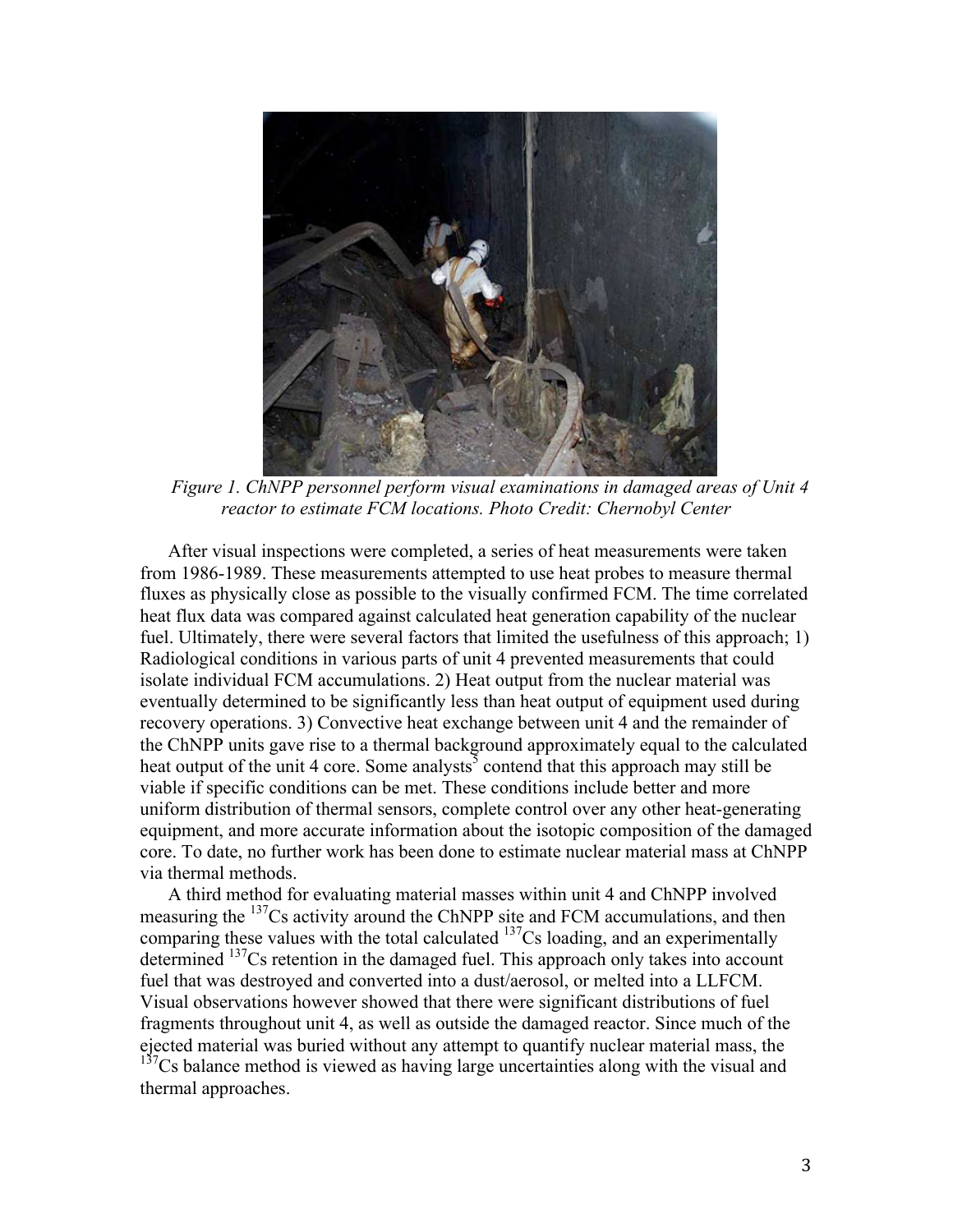After ratifying the NPT, Ukraine submitted an updated Initial Inventory Declaration for Chernobyl Unit 4 to the IAEA in 1998. This declaration included fresh fuel, core fuel, and spent fuel. It took into account nuclear production and loss with estimated plutonium content and uranium burn up, respectively, as of the date of the accident. It did not take into account any losses of the nuclear material in the Shelter since the time of the accident and the whereabouts of that material.<sup>2</sup>

Between the period 1998 and early 2003, the IAEA and Ukraine implemented safeguards under the premise that detailed accountancy could not be performed at Unit 4 and that safeguards could be implemented by a combination of containment and surveillance measures (C/S) and the physical security system that surrounded the damaged reactor. So long as no SNM crossed the boundary of the protected area surrounding the Chernobyl reactors, the IAEA accepted that the material remained under safeguards. Implicit in this approach is that the risk of material being transported out of the protected zone was small given that there were few people working on the Chernobyl site and there was no large equipment that could be used to remove SNM from the damaged reactor. This status quo changed in early 2003.

In 2003, Ukraine and an international consortium comprising Battelle Memorial Institute, Bechtel, and Electricie de France (EDF) began an initiative to strengthen the existing Shelter structure because it was under the threat of collapsing, and construct a New Safe Confinement (NSC) to replace the old Shelter. This would ensure that the damaged reactor would be contained for years to come. Once this activity begins in earnest, there will be a large number of people and heavy machinery onsite. The increased level of activity, the number of people, and the availability of heavy machinery increased the risk that nuclear material could be removed clandestinely from the Shelter and from the site. The huge NSC will cover the old Shelter and will have cranes installed from its roof capable of removing the old deteriorating old Shelter roof which would give access to the damaged Unit 4 reactor hall and spent fuel ponds. These cranes could be used to clear up the rubble in this region and gain access to the 129 fairly intact spent fuel assemblies containing low-enriched uranium (LEU) and plutonium and 48 somewhat damaged fresh fuel assemblies containing LEU. The spent fuel may still be suitable for packaging in a cask for removal and eventual reprocessing. The LEU in the fresh fuel could have use feeding an enrichment plant or fueling a plutonium production reactor. Hence, one must worry about the capabilities of the NSC to remove the material that is most desirable from a diverter's viewpoint in the Shelter. The safeguards approach will dwell heavily on these last two problem areas. The consulting team has at this stage in the project studied these crucial challenges and described some preliminary paths for dealing with them.

The IAEA recognized that they needed to update the safeguards approach for Unit 4 with the impending construction of the NSC. In 2003 they took the lead and convened an international team to analyze the impact of the NSC construction on safeguards at Chernobyl Unit 4 and devise a response that would ensure that the safeguards approach would address changing circumstances and evolving risks. The team included staff from the Department of Safeguards Operations Division C, Section 2 (SGOC2); the Division of Technical Services (SGTS); the Division of Concepts and Planning (SGCP), the State Nuclear Regulatory Committee of Ukraine (SNRCU), ChNPP, and representatives from US national laboratories and Russia. The core team comprised 12 people, with other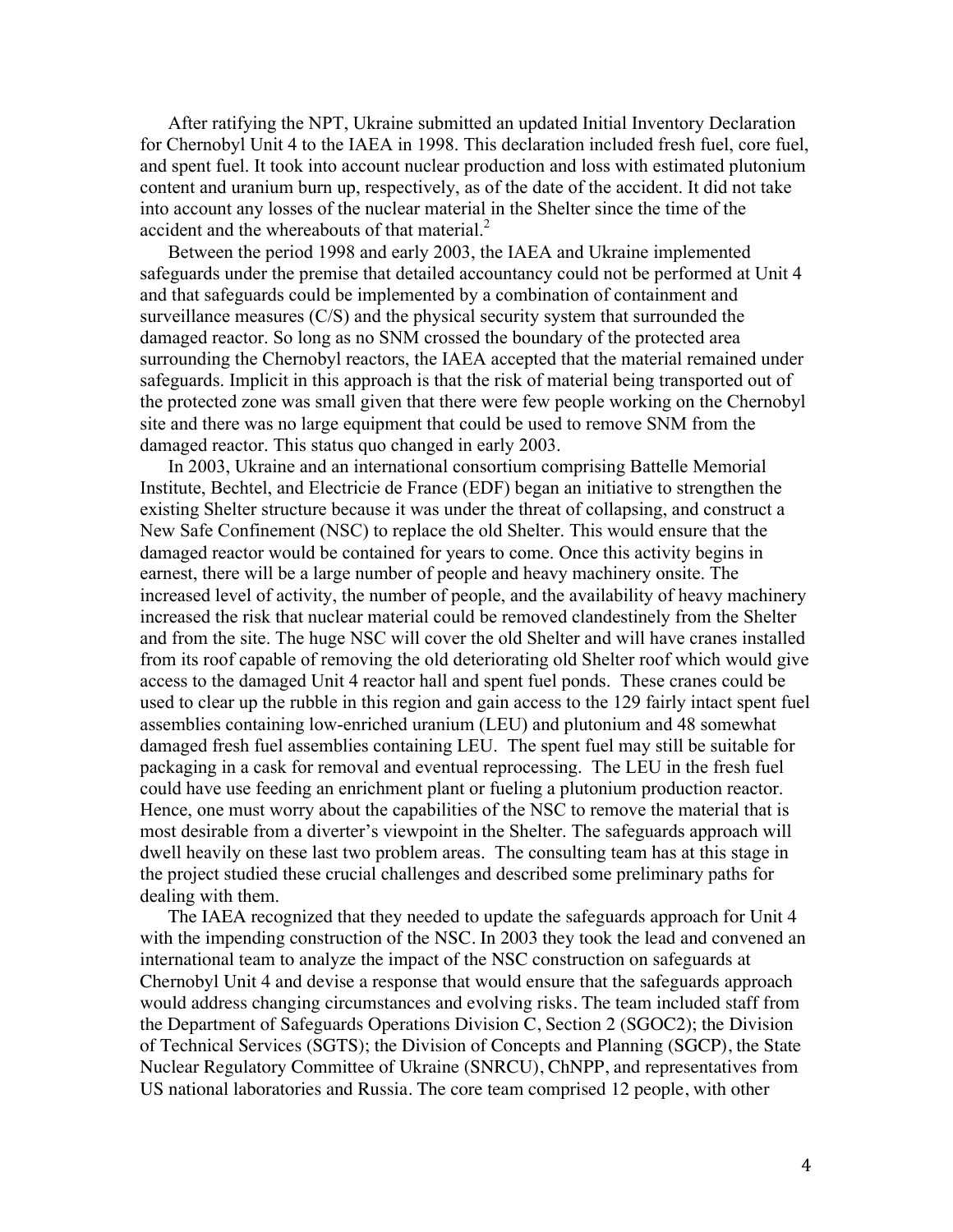experts supporting various technical studies as required. The IAEA understood that it was important to establish a team with broad expertise in safeguards implementation, monitoring system design and equipment development; include experts from the SNRIU and ChNPP, be sufficiently large to share the expected workload, access to IAEA extrabudgetary funding.

The IAEA also understood the interrelationship between Ukraine's declaration and the IAEA's verification activities. Since the IAEA perceived that Unit 4 did not fit any of the facility categories in the IAEA Safeguards Criteria, Ukraine needed guidance on how to declare the facility, nuclear material and implement safeguards at Unit 4. Therefore, neither Ukraine nor the IAEA had justification and guidance to complete a design information questionnaire (DIQ), implementing nuclear material accountancy, and verifying declarations. All the issues related to implementing safeguards at Unit 4, from Ukraine developing its DIQ and declaration reporting basis to the IAEA safeguards approach needed study and clarification to proceed. The approach of using a joint team facilitated this process. It promoted the timely exchange of information between the IAEA and Ukraine, ensuring that information was quickly shared with key decision makers so that those responsible for designing the safeguards systems knew what was expected of them and the capabilities and constraints that would be imposed on any accounting or monitoring system.

The team met regularly over the course of the project, alternating meeting locations between IAEA Headquarters in Vienna and SNRIU offices in Kiev, Ukraine. By alternating meeting locations, each side was able to invite local staff to participate in the meetings without incurring additional travel costs. The regular meetings kept the team focused and helped ensure that people were making progress on their assigned tasks.

The team documented its discussions and decisions in detailed minutes. These minutes served as a record of decisions that were made over the course of the project. These proved to be valuable as new staff were added to the project they could review the past discussions to understand the basis for project decisions. The documentation provided a record that the team could use to explain to others the various alternatives that the team considered when devising the final solution.

The team wanted a strong technical basis for its decisions but at the same time understood that it was important to implement a safeguards approach as soon as possible and with limits on budgets. Also, given the high radiation levels that still exist at Unit 4, it was not feasible to initiate new studies on the conditions inside the reactor without unnecessarily incurring large radiation doses to the study teams or increasing the scope and budget of the endeavor. Consequently the team decided to perform an extensive survey of technical literature that already existed and, with the assistance of the ChNPP staff, select those studies that best characterized the true situation in Unit 4 and that had relevance for the safeguards approach. When the issue of drawing samples of the FCM, the IAEA managers pragmatically decided to use samples already taken during earlier studies stored by ChNPP and conduct an independent IAEA analysis of these samples.

The team also accepted the position that Unit 4 did not fit any of the standard facility models and therefore it was necessary to create a unique model that would fit the circumstances at ChNPP. Among the novel approaches were taking credit for the physical security system when designing the safeguards approach. This step was taken because it was impossible to perform detailed accountancy. This step also recognized the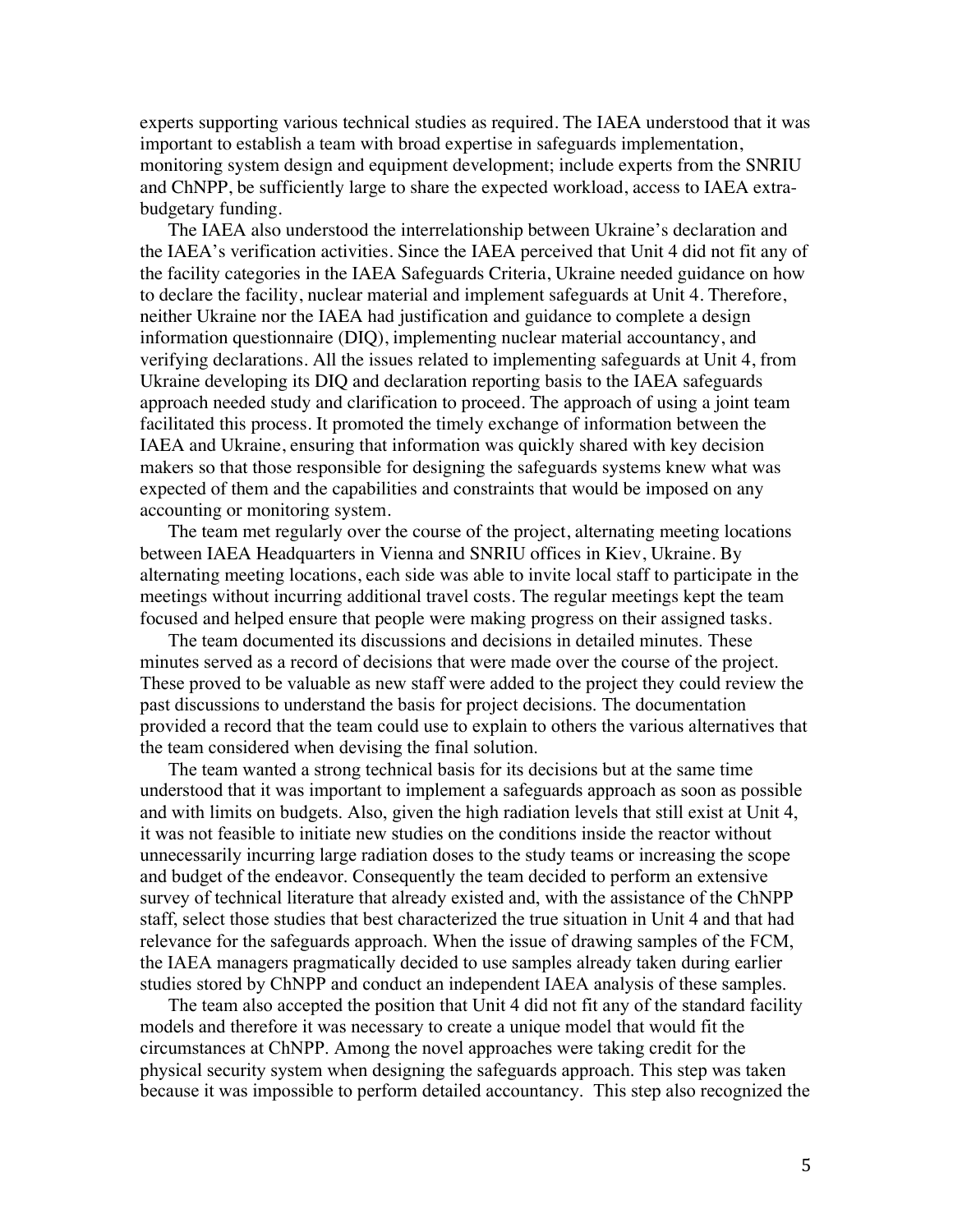practical aspects that the IAEA did not have the time or resources to implement an entirely independent monitoring system. The team therefore considered, but ultimately did not implement, sharing radiation monitoring and video surveillance with the physical security system that was being installed at the Shelter. The IAEA expressed a desire for dual-use equipment when and where appropriate to minimize the Agency's capital investment in a safeguards monitoring system.

Through a series of meetings scheduled in 2003 and 2004, the IAEA and Ukraine exchanged technical data and discussed how best to implement safeguards that would serve the needs of the IAEA and Ukraine. For example, the team debated whether to first determine the safeguards approach or complete the DIQ. The IAEA had experience with applying safeguards when it couldn't verify the initial nuclear material declaration. This circumstance occurred at the fast breeder reactor BN350 in Kazakhstan. In this case, the IAEA measured what came into and out of the reactor and applied dual containment and surveillance to maintain continuity of knowledge. The IAEA recommended considering a similar approach for Unit 4 since they have no means to verify the material inside the Shelter. The IAEA explained that they often assisted States with developing a DIQ by providing them the IAEA's standard approach that States would subsequently use to develop their DIQ. The team understood that the circumstances at the Unit 4 were different because the standard approaches would not be applicable. If the IAEA simply asked ChNPP to submit the DIQ without further guidance, ChNPP would spend a lot of time developing a DIQ that might not meet the IAEA needs. In this case, the effort expended by the facility in developing the DIQ will be wasted, as would the IAEA's time reviewing the DIQ. The IAEA therefore developed their safeguards approach and sent ChNPP guidance on how to draft DIQ given the unique circumstances at ChNPP. This example is characteristic of the collaboration and transparency between Ukraine and the IAEA. The sides worked together to agree on a conceptual model that could be practically implemented, but developed their own detailed systems separately, thereby maintaining the IAEA's oversight role that is critical to its role in the safeguards system.

#### **TMI-2 Nuclear Material Accountability Methodology**

Nuclear material accountability for damaged reactor cores (such as TMI-2 and Fukushima) is very difficult due to the disrupted nature of the fuel and the variable composition of the debris. As such, either highly sophisticated nuclear measurement methods are required to obtain the required accuracy and precision or an alternative approach similar to that used at TMI-2 may be required. In the case of TMI-2, the Nuclear Regulatory Commission's (NRC's) regulations in Section 10 of the U.S. Code of Federal Regulations Part 70 (10 CFR 70) required that all SNM at nuclear facilities be accounted for to the nearest gram weight. The waste was destined for shipment to Idaho National Laboratory and the U.S. Department of Energy (DOE) also had similar requirements for receipt of the TMI-2 waste. Many plans were proposed for achieving this goal. However, ultimately no formal SNM accountability on a gram basis was required at the time of material shipments from TMI-2 to Idaho National Laboratory. The NRC granted the TMI-2 plant owner an exemption, wherein each shipment was covered by a DOE/NRC Form 741. The overall plan centered on having General Public Utilities Nuclear (GPUN) perform a post-defueling survey to determine the total quantity of SNM left at TMI-2 after all waste was removed. This survey was used to establish the basis for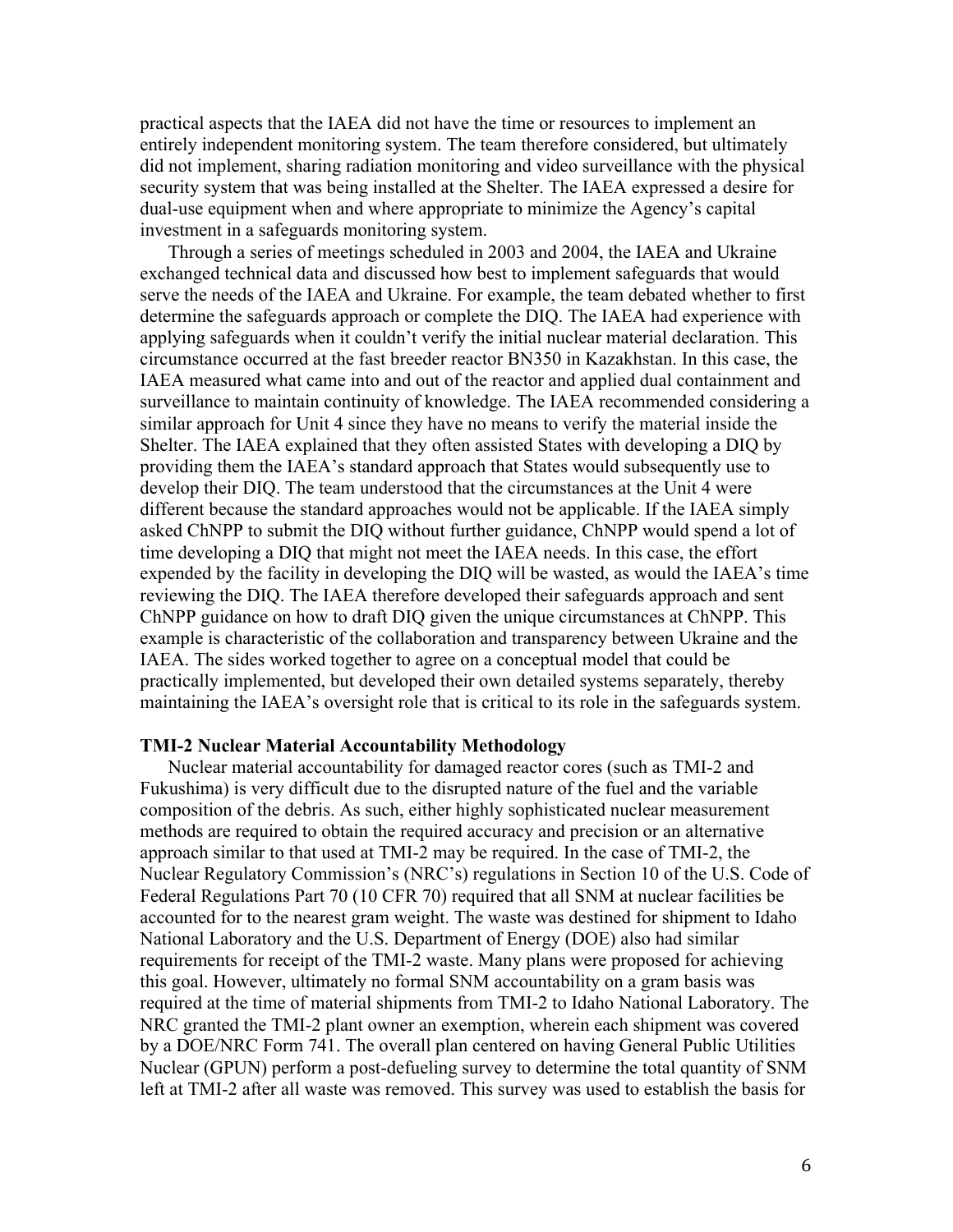the quantity of SNM left at TMI-2. Separately, computer calculations were used to estimate the total SNM inventory in TMI-2 at the time of the accident. The difference between these two values, minus losses due to radioactive decay, was used to estimate the SNM inventory present in the reactor waste materials ultimately shipped to Idaho National Laboratory and elsewhere. This was the basis for the "one reactor core" concept. GPUN shipped "one reactor core" to Idaho National Laboratory, less small amounts of material left at the facility that could not be removed from the structure or that were trapped in filters or other process equipment as "hold-up" losses.

The primary summary of the TMI-2 nuclear accountability assessment was an internal document developed by EG&G Idaho that summarized the results of the various data sources used to assess the inventory of the TMI-2 canisters. This document "Uranium and Plutonium Content of TMI-2 Defueling Canisters"<sup>6</sup> is an internal Idaho National Laboratory document. This summary report provides copies of data and detailed data from General Public Utilities, including specific information from the NRC Forms 741 used to transmit the information to NRC for the shipments. Two elements are included in the summary information: (1) sampling methods used to estimate transuranic content in demineralizers and (2) other filters that generally contained small amounts of fuel and the estimates for the fuel, filter, and knockout canisters (Figure 2).



*Figure 2. TMI fuel knockout and filter canisters.*

The three types of canisters used to contain debris from TMI-2 were fuel canisters, knockout canisters, and filter canisters (see Figure 2). These canisters were all constructed of 304L stainless steel. The fuel canisters have a square shroud of stainless steel surrounded by a stainless steel enclosed sheet of Boral. Low-density concrete (Licon) fills the void between the shroud and the edge of the canister. The fuel canisters hold large pieces of core debris. The knockout canisters hold fine fuel particles and debris ranging in size from 140 µm up to whole fuel pellets. The filter canisters contain filters with particulates in the range of 0.5 to 800 um. For criticality control, all canisters were filled under water in the reactor vessel, which had been flooded with water containing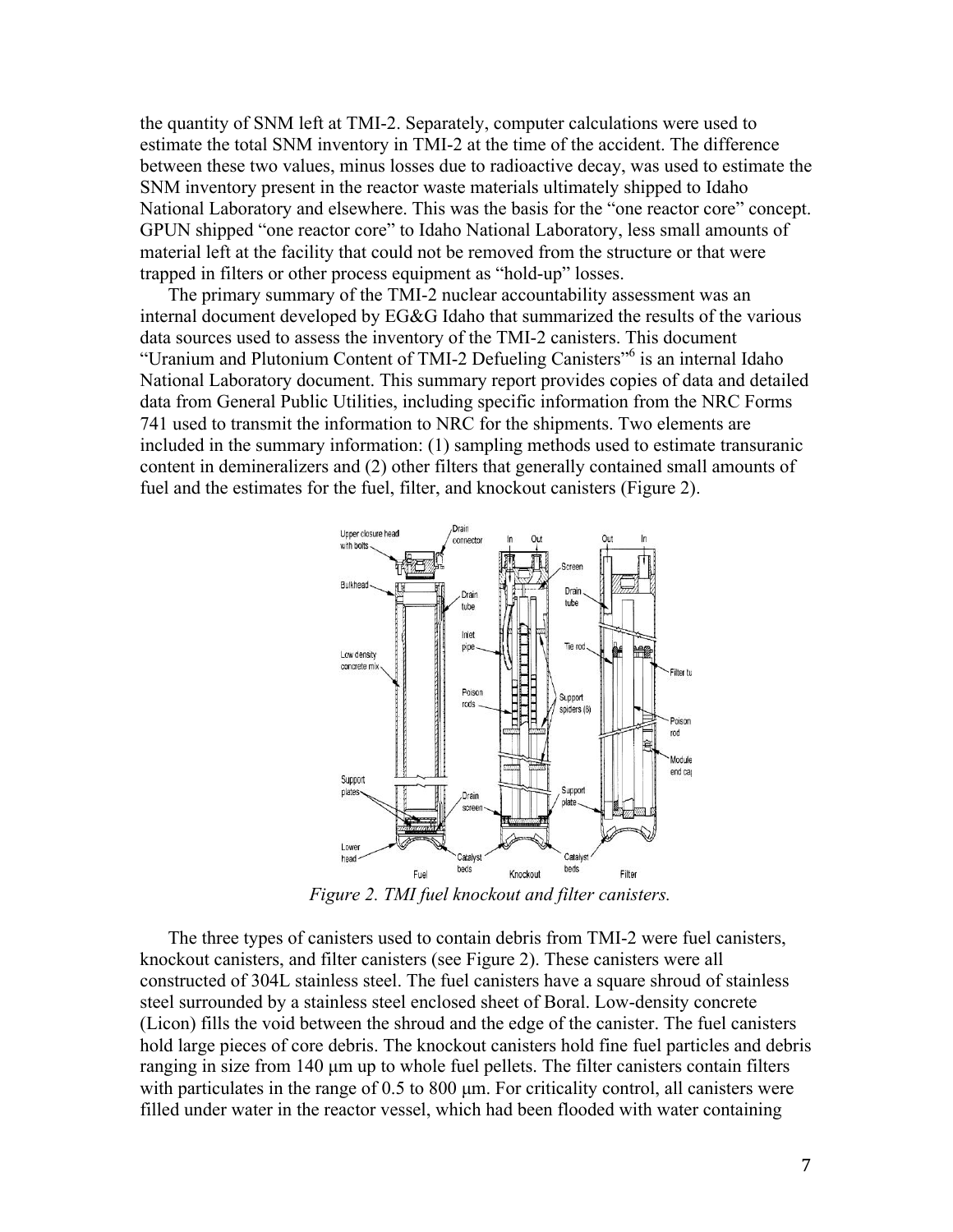boron. A total of 342 TMI-2 canisters were used, which breaks down to 268 fuel canisters, 12 knockout canisters, and 62 filter canisters. Each canister was given a unique identifier as follows: fuel canisters start with D (for debris; e.g., D-301), knockout canisters start with K (e.g., K-501), and filter canisters start with F (e.g., F-401). For the purposes of the SNM canister loading analyses, canister contents were broken up into the following three classes:

1. Recognized fuel assemblies, which were known lengths of more or less intact fuel assemblies. Most were identifiable so that the original enrichment was known.

2. Structural material, which was any piece of material (for which an estimate of weight could be obtained and that contained no SNM) except surface contamination.

3. Debris that was part of any other core material in the canister. Debris included parts of fuel pins, parts of structural material, pieces of resolidified molten material, and chips from drilling or cutting operations.

The total amount of SNM fuel loaded into the canisters was based initially on the canister fill data (Table 1). These initial data indicated that the total amount of SNM in all canisters was about 2000 kg of U-235, 158.2 kg of plutonium, and 147.8 kg of combined Pu-239 and Pu-241. These initial was later modified based on the ORIGEN2 analyses by Akers and Schnitzler<sup>7</sup> and subsequent measurements by Akers<sup>8</sup> to assess the low burnup on the reactor core. Also, Akers' data on the composition of resolidified fuel material provided an estimate of the composition and fuel content of the fuel canisters. For the knockout and filter canisters, the weight, estimated fuel composition, and radionuclide content provided an estimate of transuranic content.

Extensive measurements of debris from TMI provided an assessment the SNM content of the debris including direct gamma spectrometry of cores taken from the reactor core.<sup>9</sup> Samples of the damaged TMI-2 reactor core were taken to spatially characterize the chemical and physical state of the degraded core. Nondestructive (e.g., visual examination, photography, sample weight, bulk sample density, and individual particle density) and destructive (e.g., optical metallography, scanning electron microscopy, and radiochemical analysis) examinations provided data on fission product release, interaction between core components, hydrogen generation, and core melt progression. The primary sources of core materials information for the reactor were sampling of the control lead screws,  $^{10}$  the upper core debris bed,  $^{11}$  the core bore samples from the central region of the reactor core,<sup>12</sup> lower head debris bed and vessel samples,<sup>13,14,15</sup> and examination of partial core components.<sup>16</sup> These sampling and analysis projects also included significant amounts of analysis through the Organization for Economic Cooperation and Development (OECD) Committee on Safety of Nuclear Installations sampling and analysis<sup>17</sup> and the TMI-Vessel Investigation Project (VIP) Program<sup>13</sup>. In addition, a report by Akers<sup>18</sup> summarizes the TMI characterization programs and nuclear material accountability process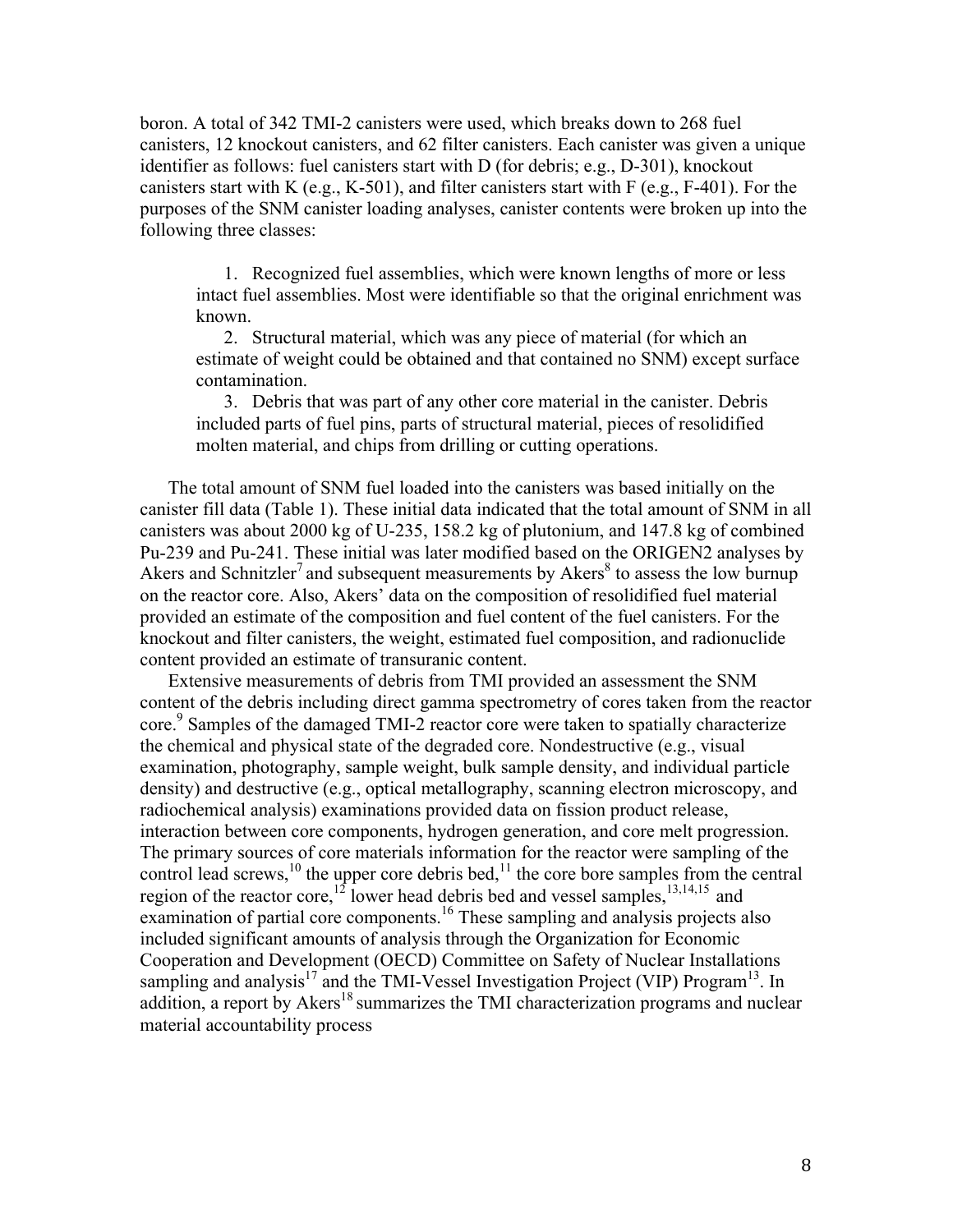|                  |               | Weight  | Core Composition |
|------------------|---------------|---------|------------------|
| Core Component   | Core Material | (kg)    | $(\%)$           |
| Fuel Assembly    | Uranium       | 82,810  | 63.8             |
|                  | Zirconium     | 23,200  | 17.9             |
|                  | Tin           | 370     | 0.3              |
|                  | Oxygen        | 11,300  | 8.7              |
| Control Material | Silver        | 2,199   | 1.7              |
|                  | Indium        | 412     | 0.3              |
|                  | Cadmium       | 137     | 0.1              |
|                  | Iron          | 3,400   | 2.6              |
| Structural       | Chromium      | 1,110   | 0.9              |
| Material         | Nickel        | 1,046   | 0.8              |
|                  | Molybdenum    | 36      | 0.0              |
| Miscellaneous    |               | 3,600   | 2.8              |
| <b>Total</b>     |               | 129,700 | 100.0            |

*Table 1. TMI-2 original core component composition and weight percent.*

#### **Lessons Applicable to Fukushima**

There are too many differences among the ChNPP, TMI-2, and Fukushima accidents that preclude the direct application of any single approach or measurement technique developed for ChNPP or TMI-2 to Fukushima. However, there are several lessons learned that may benefit nuclear material accountancy at Fukushima.

From a ChNPP perspective, the most valuable lessons involve the carefully coordinated development of a safeguards approach, and any supporting technology, between the State and the IAEA. This helps to ensure that the approach can be implemented in a reasonable period of time while maintaining the integrity of the IAEA's role for independent safeguards verification. In the case of ChNPP safeguards approach development, the IAEA accepted at an early stage that the Unit 4 reactor core and its damaged spent fuel pools did not meet any of the standard safeguards facility models, as will be the case at Fukushima, and a unique safeguards approach needed to be created. Furthermore, the IAEA and ChNPP worked closely together to install IAEA monitoring equipment in the damaged reactor. This established a shared sense of responsibility and transparency, and ensured that both the State and IAEA had detailed knowledge of the equipment and its capabilities.

Viewed from the TMI-2 perspective, the similarities and differences between the TMI-2 and Fukushima reactors provide a basis for developing an understanding of the core degradation, handling and monitoring damaged spent fuel pools, materials behavior, core composition, and radionuclide release that can be expected when the Fukushima reactors are defueled. Further, these data provide a basis for the expected materials composition and characteristics that might be expected for the characterization of the fuel debris when it is removed and to provide a basis for simulating fuel debris characteristics for assessing the ability of SNM measurement systems.

#### **Acknowledgements**

The U.S. Department of Energy/National Nuclear Security Administration, Office of Nuclear Safeguards and Security, International Nuclear Safeguards Engagement Program (NA-241) funded this work.